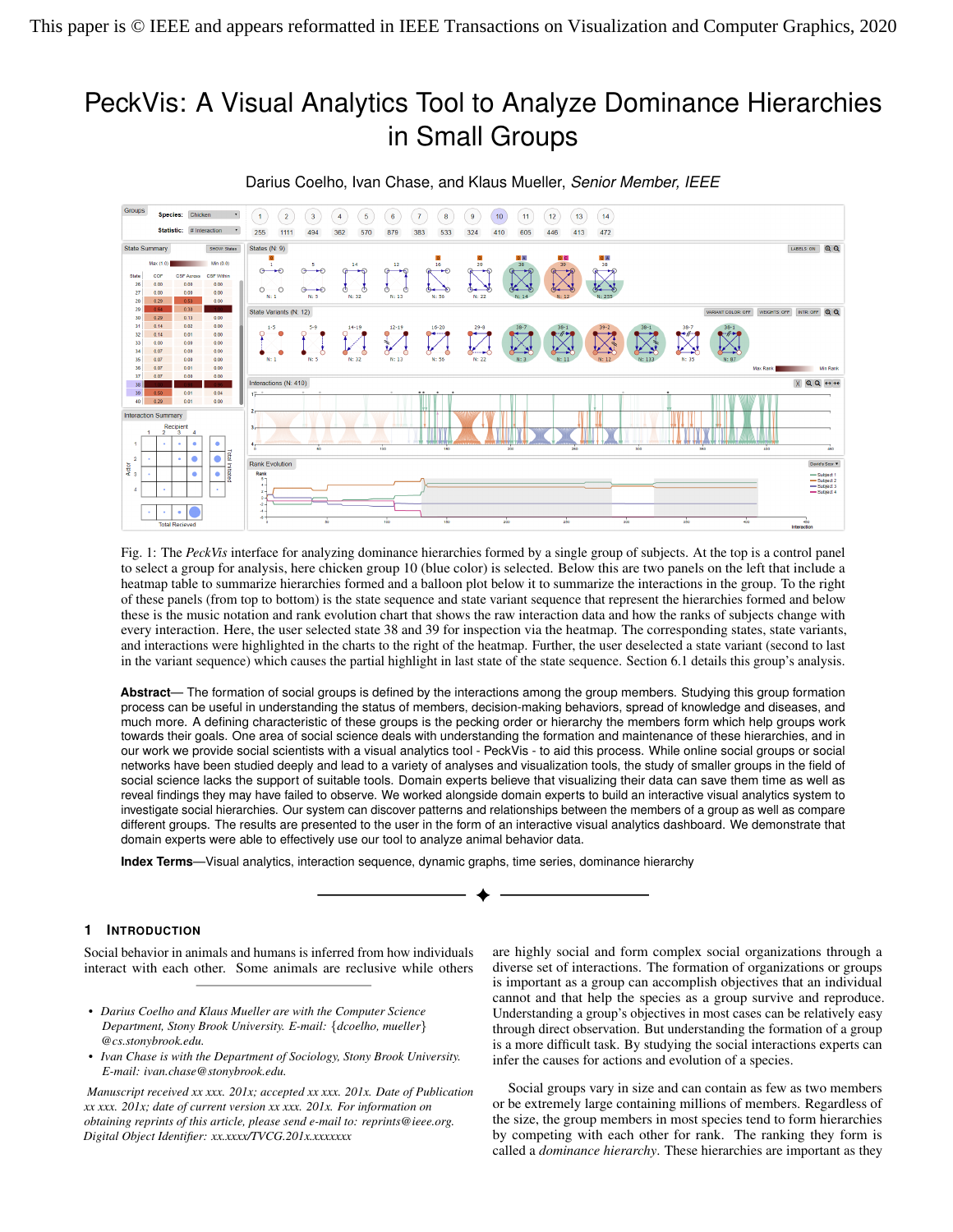define the roles of the group members which in turn help domain experts understand a group's decision-making process, the spread of knowledge and diseases, and other phenomena. Our work focuses on the formation of these dominance hierarchies as they are informative of the dynamics within a group.

We worked with a social scientist who was interested in analyzing the formation of dominance hierarchies in small animal groups. In this domain, the size of small groups is defined to be three to twelve members as this size range is representative of naturally occurring groups. As groups get larger, animals are unable to recognize other members and are therefore unable to maintain a stable hierarchy [29]. The expert's team collected data by observing groups from three species - chickens, mice, and fish. Each group consisted of four subjects and produced a dataset that contains a sequence of time-stamped interactions between two members. These datasets contain hundreds to tens of thousands of interactions over a two day period and are almost impossible to analyze by just inspecting the raw data.

To simplify the analysis, the interaction sequences are reduced to a series of time-varying networks where members are the nodes and their interactions are represented as directed links between the nodes. These network sequences represent the different hierarchies formed over time. Experts run statistical analyses on these network sequences to extract information about the hierarchy formation, however, these analyses only provide summaries and do not communicate the nuances of the hierarchy formation. Specifically, they do not show how hierarchies change or repeat over time. Using a visual analytics approach can speed up the analysis process and provide insights that may have otherwise been overlooked. Unfortunately, most available network visualization tools are designed to analyze large online social networks which are unsuitable for analyzing the small animal networks or hierarchies. This is primarily due to the tools only visualizing the networks without the context of the interaction sequences which provide details about how the networks were formed. Additionally, social scientists were able to better understand simple node-link representations with minimalistic enhancements over the advance techniques available in existing tools.

We address this issue with *PeckVis*, an interactive visual analysis system for social scientists to analyze the formation of pecking orders in small groups consisting of up to six subjects. The system integrates domain-specific algorithms and metrics with a visual analytics dashboard that allows users to interactively explore and investigate the formation and maintenance of dominance hierarchies. The visual representations employed by *PeckVis* adapts existing network and sequence visualization techniques to the needs of social scientists. PeckVis also enables users to compare different groups for commonalities and differences in their hierarchy formation using these visual representations. Finally, we demonstrate our system's capabilities by having domain experts use *PeckVis* to analyze animal interaction data they have collected. Additionally, we demonstrate how our system can be applied to other situations in which hierarchies are formed such as debates.

# 2 RELATED WORK

PeckVis uses graphs to represent and analyze the influence of temporal relationships among group members on their hierarchy. Our system represents interaction sequences as a sequence of networks with nodes representing the actors and edges representing the interactions. Hence, most relevant to our work is the visual analysis of dynamic networks.

Most of the work on visualizing networks has focused on the analysis of large networks. Landesberger et al. [37] provide a good review of these works. Their review shows that coupled with a variety of interaction techniques, the most frequently used representations in prior graph visualization work have been node-link diagrams [31] [24], adjacency matrices [1] [15], or a combination of both [25]. Works such that of Gou et al. [23] have created dashboards that use these representations supported by other charts to explore networks. Both representations have their advantages; the node-link diagrams are intuitive and better suited for path following tasks whereas the adjacency matrix avoids edge crossings and node overlapping which leads to better readability of large graphs. The properties of these representations have been confirmed in studies by Ghoniem et al. [21] and Alper et al. [3].

While the representations discussed are sufficient on their own for network exploration, the task of comparing different networks needs more sophisticated techniques. Metrics can be computed over graphs to describe their differences. These metrics can then be used to analyze and guide the visual comparison of graphs as shown by Kairam et al. [26], and Freire et al. [18]. Alper et al. [3] studied the use of nodelink and an adjacency matrix to compare networks describing brain connectivity and reinforced the fact that node-link representations are better for comparing small graphs. Furthermore, similarity metrics can be computed over a larger number of graphs or sub-graphs which then help the user in selecting similar or dissimilar graphs for comparison as in Landesberger et al. [36].

A special case of graph comparison related to our work is that of dynamic graphs, where changes in a graph's structure are compared over time. Beck et al. [8] provide a very recent review of the techniques used to visualize dynamic graphs. Of particular interest is work that juxtaposes different states of a network over time representing them as small multiples [17] [33] [5] [35]. Farrugia et al. [33] use a small multiples display to both show the evolution of an egocentric network and to compare different egocentric networks. In DiffAni [33] and SmallMultiPiles [5] dynamic graphs were aggregated and displayed as small multiples. This approach of aggregation into intermediate graphs over time inspired techniques used in our system. Most similar to our work is that of Velhow et al. [35] who visualized dynamic hierarchies in graph sequences by using an adjacency matrix that integrates hierarchical group structure along with icicle plots. Additionally, they use a flow metaphor and color encoding to visualize changes. Archambault et al. [4] create difference maps of a network at two time slices in a single graph encoding the differences with color. Analogous to this approach we compute differences and use markings and color to highlight differences in consecutive graphs.

Most of the network visualization work discussed has been applied to large social networks, computer networks, or biological structures. Our work focuses on interactions between individuals in small groups and specifically targets animal behavior, an area that has received little attention in the visualization field. However, there are some relatable works which we discuss here. DiMicco et al. [13] used visualizations to review the turn-taking patterns in face-to-face meetings. They can deduce social trends such as dominance, extroversion, and endorsements but have no procedure to inform a concrete reasoning into the formation of these trends. Alallah et al. [2] also visualized face-to-face meetings to review the decision-making process. They used a Gantt chart-like representation to plot and compare a user's behavior. Cao et al. [10] supports the exploration and summarization of user interactions with an interactive visualization. They represent time for a particular user with a horizontal axis with vertical lines representing the user's interactions much like Chase's music notation [11]. Recently, Fu et al. [19] devised a visual analytics system to interactively explore, compare, and track conversation groups in online forums; their work demonstrates the usefulness of glyphs to represent groups.

While social scientists have developed a variety of mathematical models and analyses to investigate hierarchy formations, they have very few suitable visual analytics tools to aid their efforts. We believe that aspects of the works discussed here can be adapted with modifications to help other scientists, as predicted by Beck et al. [8]. Specifically, the use of node-link and adjacency matrix representations arranged in a small multiples display is generally useful to compare network structures. In addition, we were inspired by the dashboard approach of incorporating connected displays of timelines and other metrics to support the graph analysis. In the remainder of this paper, we discuss our approach of combining these techniques into a single system and the evaluation of this system.

#### 3 MECHANISMS AND METRICS FOR DOMINANCE ANALYSIS

Dominance is a very important concept in the study of social behavior, and dominant behaviors form dominance hierarchies within a group. Work by social scientists has led to a variety of analysis techniques that quantify these hierarchies. We introduce these methods and algorithms, that we further adapted for PeckVis, below.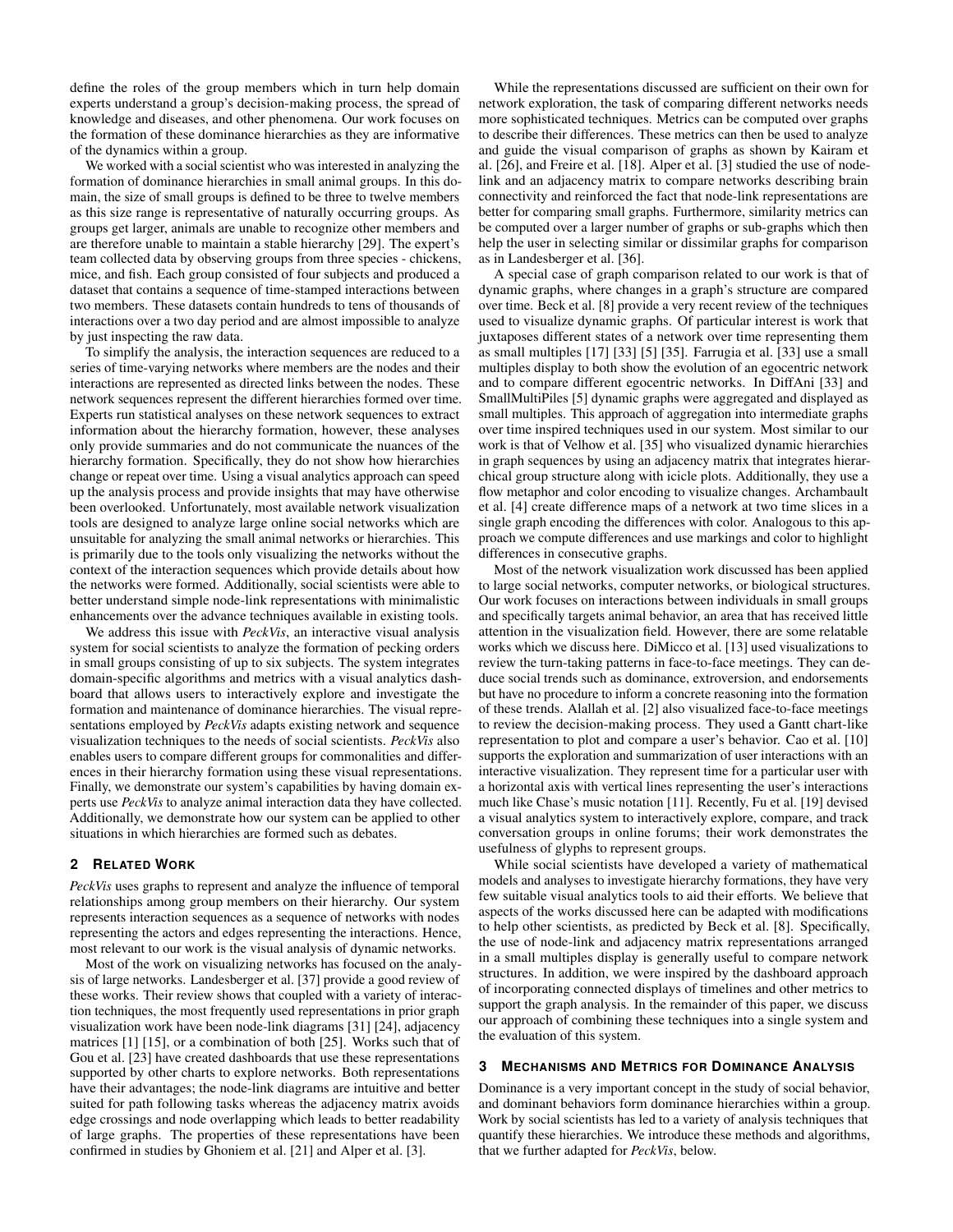# 3.1 Ranking

A variety of ranking algorithms have been proposed that place individuals at different levels in a hierarchy. Unfortunately, these algorithms are not universally accepted as they all have some limitations [20] [7]. For this reason, PeckVis provides the user with two widely used ranking algorithms - Davids Score [12] and Elo ranking [16] - each with their own benefits and allows the user to interactively switch between them.

David's score is an interaction matrix based method for computing rank in social science. It has been shown to overcome problems with other interaction matrix based ranking methods in the field [20]. David's score measures the overall success of an individual by weighting each dyadic success measured by the unweighted estimate of the other individuals' overall success, thus taking into account the relative strengths of the other individuals. The Elo-ranking method was initially generated to rank chess players, but it has gained popularity and is now used to compute rankings in a variety of fields. Neumann et. al. have adapted it to compute the ranks in a dominance hierarchy [32]. They show that the Elo-ranking has benefits over matrix based methods. They include the elimination of certain data limitations such as a lower-bound on the number of interactions and the flexibility to extract scores at any point in time, thus making it easier to visualize.

Additionally, we provide users with naive ranking methods, such as the cumulative sum of interactions initiated, the cumulative sum of interactions received and a combination of both over time. These do not accurately represent the social rank of an individual but they do provide useful information, they give users a general idea about an individuals activity over time.

## 3.2 State Sequence Analysis

The ranking methods inform us of the hierarchy established by the subjects in a group. However, they do not explain what led to the formation of the hierarchy. Addressing this issue, researchers have analyzed the interaction data by modeling them as a dominance network. A review of these methods was presented by Doreian [14]. In our work, we extend the methodology of Lindquist et al. [30] who combined the ranking techniques and network analysis to model hierarchy formation. They trace a group's hierarchy development by inspecting intermediate dominance configurations that subjects in the group form over time. These configurations are aggregations of a set of interactions and long interaction sequences are aggregated into a sequence of configurations. In their work, Lindquist et al. only analyzed the structure of hierarchies, that they call "states", while ignoring the identities of the subjects that formed the hierarchy. In our work, we include the identities as well and call these identity dependent hierarchies "state variants". The remainder of this subsection discusses the procedure followed to aggregate interaction sequences into configurations and how these configurations are annotated to convey important information to the analyst.

## 3.2.1 States and State Variants

A group's interactions can be aggregated to form multiple dominance configurations called "state variants". The structurally unique configurations that groups form are called "states". More specifically, a "state" refers to the structural form of the configuration while ignoring the identities of the subjects whereas a "state variant" is more specific and considers these identities. Thus two state variants that only differ in vertex labeling map to a single state. It should be noted that the vertex labeling cannot be arbitrary, it must be consistent and comparable across groups. To achieve this we label subjects by their eventual ranks, i.e., their ranks after their group's last recorded interaction. Thus subjects labeled '1' in different groups are the eventually highest ranked subjects in their groups.

Interaction sequences are aggregated into a sequence of state variants which are further aggregated into a sequence of states. Each state variant is essentially a directed graph with nodes representing the subjects in a group and links representing interactions between subjects. A new state variant is added to the sequence when an unobserved interaction occurs or an existing interaction is reversed. When a new state variant is created, the relationships from the prior state variant are propagated to it, new relationships are added, and reversed relationships are replaced.



Fig. 2: The progression of a state variant sequence based on four interactions:  $a$  dominates  $b$ ,  $b$  dominates  $c$ ,  $a$  dominates  $c$  and finally a reversal  $c$  dominates  $b$ .

Consider the example shown in figure 2; there are three individuals labeled  $a, b$ , and  $c$ . In the first interaction  $a$  dominates  $b$ , creating the state variant in figure 2a which continues to exist while  $a$  keeps attacking  $b$ . When a new interaction  $b$  dominates  $c$  occurs, a new state variant is created and the relationship  $a$  dominates  $b$  is carried over to it as shown in figure 2b. Similarly new state variants are created when  $a$ dominates  $c$  in figure 2c and  $c$  dominates  $b$  in figure 2d. It should be noted that reversed relationships are replaced as in the last state variant where  $b$  dominates  $c$  was replaced by  $c$  dominates  $b$ . Additionally, the last two state variants map to a single state as they are structurally identical - they both have one subject dominating the other two and one of those two dominate the other. A more detailed example of how interaction sequences map to state variant sequences which in turn map to state sequences is illustrated in the supplementary material.

States and state variants allow the experts to split their analysis into two main stages. States allow experts to first identify different types of hierarchies or states such as states where one subject is dominated by all others or states with graph cycles. By analyzing these states, experts can make judgments about the stability or competition within a group. Additionally, these states serve as a high-level feature for comparing multiple groups. State variants allow the expert to dig deeper into the states, they show which subjects form a hierarchy based on their eventual rank. For example, experts find that in some groups the second ranked individual was at top of a one dominate all state but as time progressed the first ranked individual was at the top in that state.

#### 3.2.2 State Annotation

States represent the different types of hierarchies a group can form and the number of possible hierarchies exponentially increases with the number of subjects. To ease the process of analyzing these large numbers of hierarchies, we precompute all possible states an  $N$  member group can form and build a lookup table for future use. Due to the combinatorial complexity of generating the lookup tables, we limit group size to six subjects which can form 21,479 different states. We then annotate these states based on their structural characteristics, these annotations are described as follows.

**Linear States:** A linear state is one in which a subject is not attacked by any subject it attacks. In other words, the most dominant individual is never attacked, the second most dominant is attacked only by the first and so on. For example, states in figure 2c and 2d are linear states. Linear states tend to be the most common state and inform domain experts of clear hierarchies where no subject is competing with a more dominant subject.

**One Dominate All:** States in which one subject in a group is dominating all other active subjects are called One Dominate All (ODA) states. The states in figure 2c and 2d are examples of ODA states with subjects  $a$  and  $c$  being the most dominant respectively. An observation of a large number of specific ODA state variants informs experts of groups with very dominant individuals.

All Dominate One: States in which one subject in a group is dominated by all other active subjects are called All Dominate One (ADO) states. The states in figure 2c and 2d are also ADO states with subjects  $c$  and  $b$  being the dominated subjects respectively. An observation of a large number of specific ADO state variants informs experts of groups with very submissive individuals.

Intransitive States: In most cases, subjects tend to form transitive or linear hierarchies. But occasionally the subjects or a subgroup of subjects form a cyclic relationship known as *intransitive relationships*.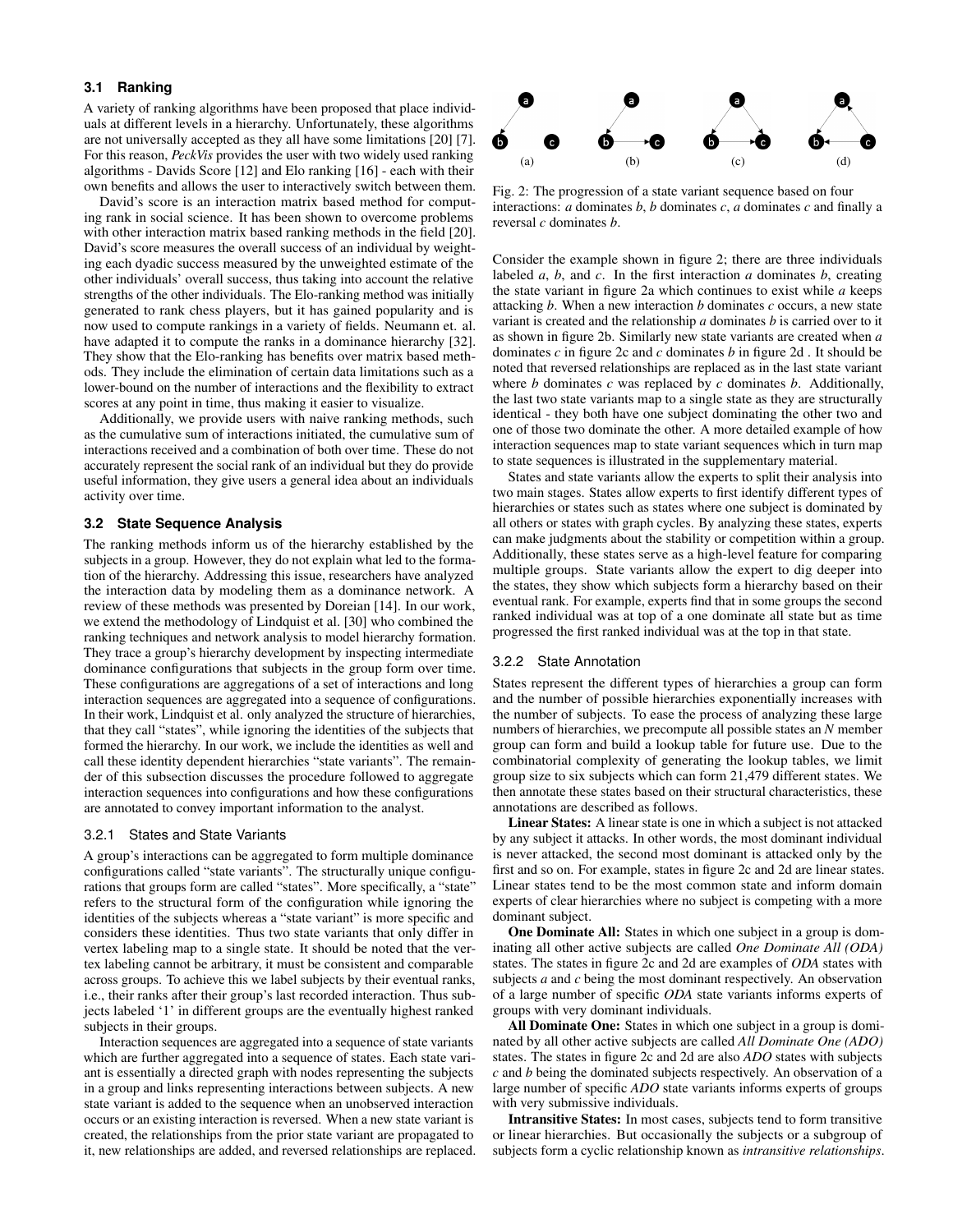

Fig. 3: The state variant representation in its basic form (a) where node positions indicate a subject's eventual rank (decreasing from left to right and top to bottom), node color indicates instantaneous rank, links represent relations where dashed links represent new relations and the // marker indicates a reversal. Users can toggle the highlights of cycles (b) and edge weighting for interaction count (c).

For example, if the relationship  $b$  attacks  $c$  in the state shown in figure 2d were to be reversed it would form an intransitive relationship among the subjects with actor  $a$  dominating  $b$ ,  $b$  dominating  $c$ , and then  $c$ dominating a. Intransitive states are also non-linear states and are indicative of competition and instability of rank among subjects.

Occurrence and Stability: In addition to labeling the type of states, we compute two important metrics for each state and state variant -Class Occurrence Frequency (COF) and Class Stability Factor (CSF) - to perform the comparison. The COF measures the occurrence of states across groups in a species. It is the fraction of groups that formed a specific hierarchy during the interactions. For example, if a state occurs in 6 of 10 groups it would have a COF of 0.6. A value of 1 indicates that every group forms that hierarchy and 0 indicates that the hierarchy is never formed. The CSF informs us of the stability of states that occur versus other states in an N-link class. It is the ratio of time spent in a particular  $N$ -Link hierarchy to the time spent in all N-Link hierarchies. For example, if groups had 85% their interactions in 3-Link configurations belonging to a particular hierarchy then the CSF for that hierarchy would be 0.85.

#### **VISUAL REPRESENTATIONS IN PeckVis** 4

The data analyses methods yield a rich set of results, but they can be overwhelming for the user to review, especially when dealing with a large number of groups and interactions. To efficiently communicate this information to the users, we extended existing visualization techniques as described below.

#### 4.1 Visualizing Hierarchy Sequences

The state and state variant sequence is the sequence of hierarchies derived from a group's interaction sequence. These hierarchies or states are essentially graphs that can be visualized with a variety of existing techniques. We experimented with multiple techniques such as node-link diagrams, matrix representations, and chord diagrams. The existing approach by Vehlow et al. [35], who used a matrix representation complemented by icicle plots, can be applied to our problem but the domain experts were not comfortable with the representation for multiple reasons. First, the experts preferred a node-link representation as they previously worked with this representation and found it more difficult to follow changes across adjacency matrices. Second, Vehlow et al. used a single representation to represent the topology (state) and the hierarchy structure (state variant), the experts found this representation to be overloaded and preferred it split into two parts one to analyze states and one to analyze state variants. Finally, Vehlow et al. only show the instantaneous hierarchy in each matrix, the experts we work with wanted both the instantaneous and eventual hierarchies encoded. Additionally, our task involved visualizing small groups and based on previous studies node-link diagrams were suitable. Thus we represent the state and state variant sequence as a sequence of node-link diagrams with additional visual encodings that communicate various characteristics of the hierarchy at a particular point in time.

State Variant Sequences: The domain expert we work with represents state variant sequences with hand-drawn directed node-link diagrams similar to those in figure 2. This representation only encodes

the structure of the current hierarchy and identity of subjects, however, we update the node-link representation with additional visual encodings to represent the current and eventual rank of the subjects, the newest link, and a reversed link. Additionally, we label each state with its ID, variant and the total number of interactions it represents. An example of a single state variant is shown in figure 3 and a state variant sequence is shown in figure 1.

The current and eventual rank of the subjects is encoded with color and node placement respectively, this allows the experts to view the current hierarchy in the context of the eventual hierarchy. In our design the eventual rank decreases from left to right and top to bottom, thus in the example, the two nodes at the top represent individuals with an eventual rank of 1 (left) and 2 (right) and nodes at the bottom represent rank 3 (left) and 4 (right). The nodes are colored with a sequential red color scale to represent current rank. The subject with the highest rank at the end of the current state is assigned a dark red color and the lowest ranking subject is assigned a light red color. This encoding allows the user to easily track the evolution of the group member's ranks as well as identify states where ranks have changed. For example, in figure 1 we see that in the first state shown the subject eventually ranked 3rd (shown with node position) is ranked the highest (shown with node color) in the first state. Over the next six states the subject eventually ranked 2 takes over the highest rank. And in the remaining states, the subject eventually ranked 1 dominates all other subjects with some competition from the 2<sup>nd</sup> ranked subject. As the state space grows users can observe the ranks and the distance between ranks changing by visually comparing the node colors. When used in conjunction with the ranking chart (discussed below) users can get a finer view of the distances between ranks.

The links between nodes represent relationships between individuals and states are created when a new relationship occurs or an existing relationship is reversed. Initially, we used color to mark new interactions and reversals but users found the representation to be too confusing. Instead, we chose to indicate the newest interaction in a state with a dashed line and reversals were indicated by placing a double slash marker at the middle of a dashed line. We also encode the number of interactions between individuals with line thickness. This is shown in figure 3. We allow the user to toggle this weighting of links as it overloads the representation and this information was rarely required by the experts. This approach follows the juxtaposition combined with explicit encoding as described in Gleicher et al. [22] by sequentially presenting the different configurations over time and explicitly marking the differences between them.

Finally, the experts wanted to easily locate the cycles or intransitive triads in the states as they are indicative of rank contention. We show these cycles by graying out non-contributing edges and filling the space between contributing edges with a green highlight as shown in figure 3b. This was helpful for the user when scrolling through large state spaces as it revealed trends such as the same cycle being formed repetitively which experts found to be interesting behavior. The user is allowed to toggle this functionality as well since it can be distracting when examining at other features of the state variant sequence.

State Sequences: As described previously, states represent the structural form of dominance hierarchies while ignoring the identities of the subjects in those hierarchies. Thus the representation for states is identical to that of state variants with the only difference being that the nodes and their positions do not encode any information and new interactions and reversals are not marked. However, we do keep the node positions consistent for node-link diagrams representing the same state. We also use labels above states to indicate the type of hierarchy (ODA, ADO, cyclic and linear). An example of a state sequence is shown in figure 1.

## 4.2 Visualizing Interactions

The state variant sequences inform us of the different hierarchies formed and the order in which they were formed. However, they do not inform us of the way in which they were formed, that is, what sequence of interactions led to a given hierarchy. This information can be obtained by inspecting the interaction sequences. We use two visual representations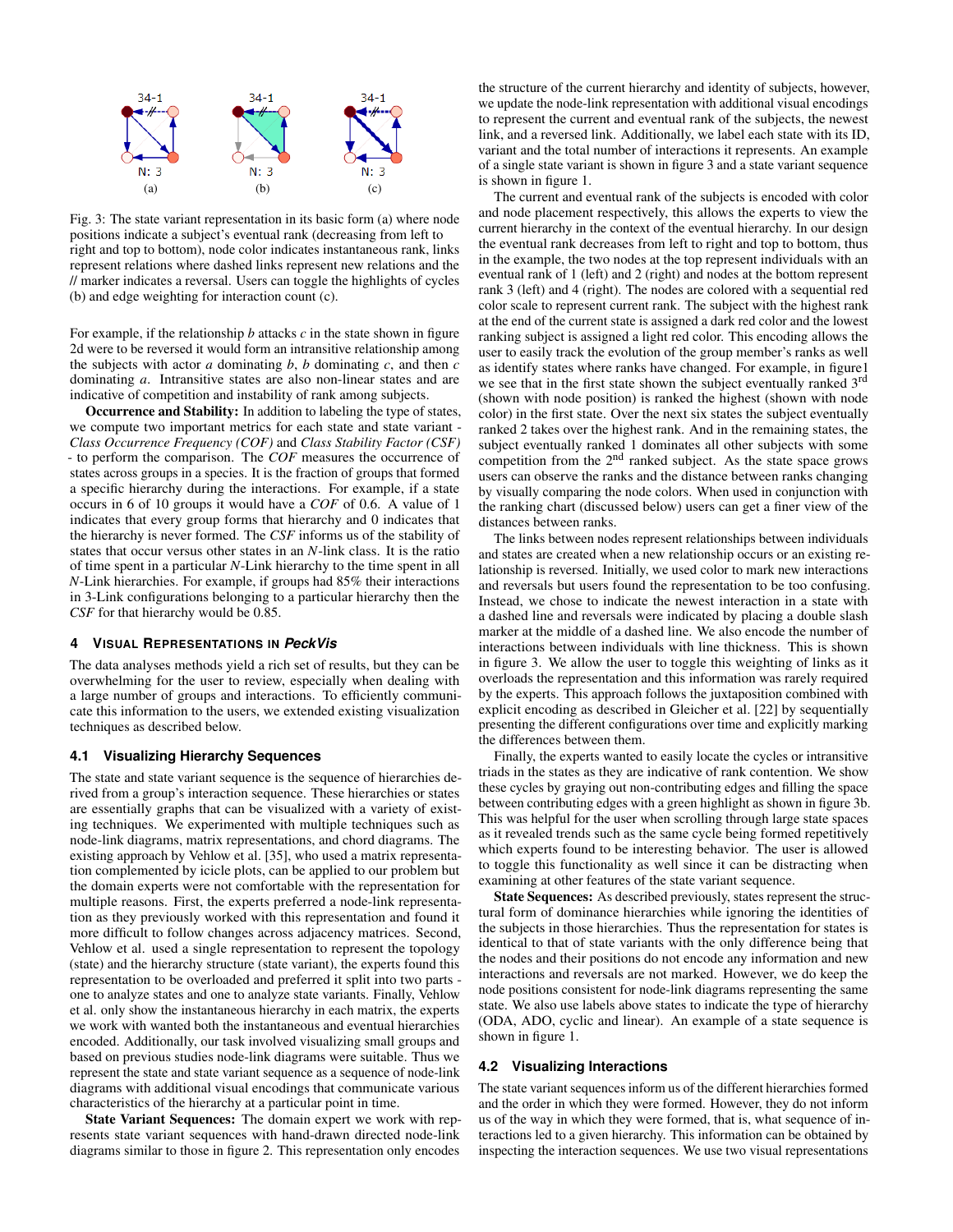

Fig. 4: The original music notation developed by Chase (a) and the enhanced version (b) that adds edge bundling to emphasize bursts and markers at the top to indicate the formation of new states.

to assist experts in exploring the interactions among subjects. The first is a music notation that is a visual encoding of the raw interaction data and the second is a balloon plot that provides an overview of all the interactions in a group.

Music Notation: The music notation was developed by Chase [11] for social scientists to view raw interaction data. The representation helps users to quickly identify patterns in the data, the most important being bursts. Bursts are sub-sequences in which one subject continuously dominates one or more subjects in a group. Additionally, the chart can indicate the distribution of interactions among subjects. The chart represents each subject in a group with a horizontal line or axis. For every interaction, an arrow is drawn from the actor's horizontal line to the recipient's line. The arrows are colored based on the color assigned to an actor. The user is allowed to choose between positioning the arrows based on clock-time or by their count. Positioning by time allows users to see if the time of day had an effect on the actors. Positioning by interaction count keeps the space between the arrows constant and positions them in the order they occurred. This makes it easier for users to observe bursting behaviors. The horizontal axes are ordered from top to bottom based on the eventual rank of the actor determined by the ranking algorithm selected by the user.

We further build upon the music notation developed by Chase. We emphasize bursts by using edge bundling and we indicate positions at which new state variants were formed with markers above the top axis. An example is shown in figure 4. The edge bundling cause bursts to look like hourglasses, with wider hourglasses indicating larger bursts. In addition to indicating where states are formed, the number of markers and the distance between them is indicative of the stability in the group. Fewer markers with large distances between them indicate that the group and the hierarchies it forms is stable.

**Balloon Plot:** The interactions in a group can be summarized with an interaction matrix which informs users of the total number of interactions between any two subjects in a group. We chose to use a balloon plot over a stacked bar chart and adjacency matrix to represent the interaction matrix. An example is shown in figure 1 in the bottom left panel. We did not consider the use of a node-link diagram here as users may overlook missing relationships [34]. The domain expert preferred this representation over a traditional adjacency matrix and heatmap representation used for large networks as the expert felt the circle size was easier to compare instead of color intensity (although we believe that this may change as the network size grows). The balloon chart rows represent actors and the columns represent recipients. There is an additional disjoint row and column which represent the totals of each column and row. Each cell contains a circle whose size represents the number of interactions between the corresponding actor and recipient. The representation allows the user to quickly gain insight into the distribution of interactions among group members. Users can easily identify which actor initiates the most interactions and how many individuals it interacts with thus giving them a summary of the interactions.

# 4.3 Other Representations

In addition to visualizing the state and interaction sequences, we provide experts with visual representations that support their analyses. The

representations are used to keep the expert aware of subjects ranks, group similarity, and to communicate other informative statistics.

Rank Evolution Chart: We represent the ranks computed by the selected ranking algorithm after every interaction with a multi-line plot as shown in figure 1 in the bottom right panel. Lines are plotted with a step-function and colored based on the color assigned to the actors. The lines tend to diverge quickly when hierarchies form at a fast pace within a group. However, if actors compete for rank then the lines intersect or follow an alternatively diverging and converging path. Users can configure this chart to present ranks from the desired ranking algorithm which is also reflected with node colors in the state space.

**MDS Plot:** It is difficult for users to gauge the similarity of groups based on their state space or other metrics computed for each group such as the counts of different states or the time spent in these different states. To address this issue we used multidimensional scaling [28] to represent each state or state variant sequence as a point in 2-dimensional space. The method shows sequences that are similar closer together; the results for our animal datasets are shown in figure 5 in the bottom left panel. To compute the distance between the sequences we used the dynamic time warping (DTW) distance [9] which measures the similarity between time sequences. Here we represent each sequence as a time series by giving each state or configuration a value and plotting this value at every timestamp the group is observed in a particular configuration. This process allows us to account for the duration a group remains in a particular configuration. Some groups form their hierarchies at different speeds and DTW accounts for this and measures similarities even though time series have different speeds and levels of acceleration and decelerations. Sometimes, however, the expert may want to disregard the order in which states occur and measure similarity purely based on the occurrence of states and the number of interactions in each state. In this case, we create a multidimensional dataset where each column represents a state or state variant and for each group, we record the amount of time spent in each state and record it in the appropriate column. We then compute the similarity between groups using the Euclidean distance measure and show it in an MDS plot.

Summary Statistics: Finally, we compute certain summary statistics for each group which we communicate to the user with bar charts. These statistics are computed over the state sequences and are useful for comparing groups. Most important to the expert were the COF and CSF values of states and state variants for each species and each group. We communicate these values to the expert with a heatmap table as shown in figure 1 in the middle panel on the left. As the number of subjects increases, the number of states exponentially increases and the heatmap allows users to quickly learn about the kind of states and the time spent in them, within and across groups. Additionally, statistics such as the number and percentage of states categorized by their annotations, for example, the counts of ADO, ODA, and intransitive states are communicated with bar charts.

# 5 THE PeckVis INTERFACE

The visual representations discussed in the previous section are individually very effective at communicating hierarchies and interactions. However, combining and linking these representations into a single interactive interface allows the user to gain finer insights into a group's hierarchy formation and maintenance. The experts we worked with wanted to perform two main tasks - (1) analyze how individual groups form and maintain hierarchies, and (2) compare multiple groups to learn about similarities in hierarchy formation. To achieve this, we provide experts with two dashboards to analyze a single group and to compare multiple groups. The dashboards and supported interactions are discussed as follows.

# 5.1 Analyzing a Single Group

Analyzing a single group involves the tasks of identifying the different hierarchy structures, how subjects are positioned or ranks change in these structures and the characteristics of interactions within these structures. We enable such analyses by laying out the state and state variant sequence representation, the music notation, rank evolution, and balloon plot into a dashboard as shown in figure 1.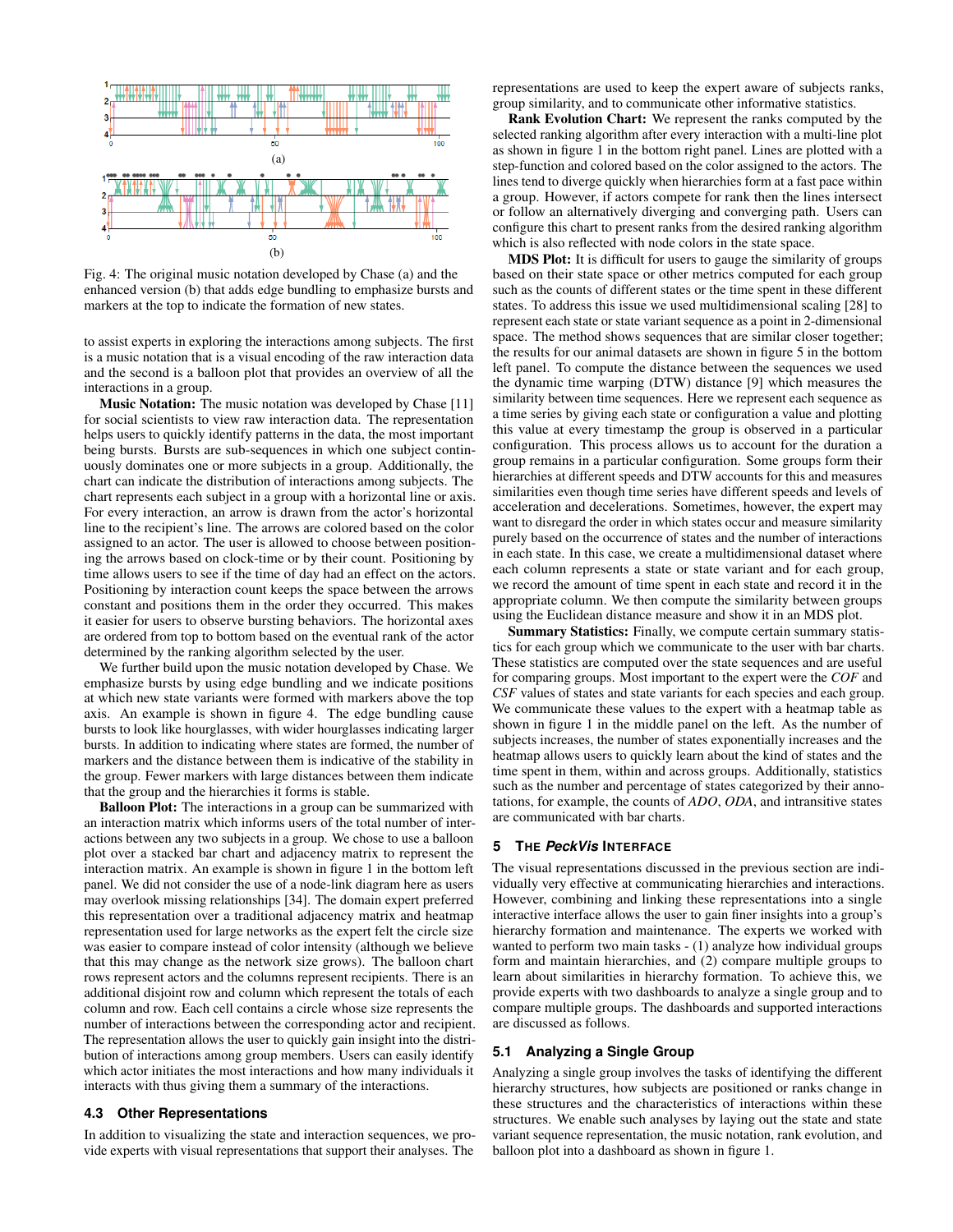At the top is a panel containing circles that represent each group for a particular species and below each circle is a label communicating a group statistic such as the total number of states or interactions in a group. The species and the statistic can be changed using the dropdown menus at the left end of the panel and clicking circles selects the group to be inspected. The space below this panel is split horizontally into two sections. The left section contains two panels, the first is a heatmap table that communicates a summary of the states such as their occurrences and stability (top panel) and the second is a balloon plot communicating the summary of interactions. In the right section, we stack the selected group's state sequence, state variant sequence, music notation and rank evolution chart from top to bottom. This stacking order allows the user to analyze the data with an overview to detail approach by moving from the state sequence which shows the types of hierarchies to the more detailed state variant sequence which shows how subjects are ranked in those hierarchies and finally to the music notation that communicates the sequence of interactions in the hierarchies.

Every representation in the dashboard is linked to each other. If a user selects a state, all state variants that were aggregated into it are highlighted. The corresponding interactions are also highlighted in the music notation and the corresponding range is highlighted in the rank evolution chart. This is reflected in figure 1 where the states 38 and 39 were selected from the state summary panel on the left. This led to the corresponding states, state variants and interactions being highlighted. It should be noted that states may be partially highlighted if some of the state variants they encompass are deselected. For example, the last state in figure 1 is partially highlighted as a state variant (the second last in the state variant sequence) it encompasses is deselected. A selection can be made from any chart with ranges corresponding to that selection highlighted in other charts. Left clicking a state or state variant selects that particular item in the respective sequences, but right clicking selects all identical state or state variants in the sequence. For example right clicking a state labeled 38 will highlight all states labeled 38 in the sequence. To differentiate states, we use different colors to highlight them based on the state label. For example in figure 1 state 38 and 39 are highlighted with green and orange, respectively. A large number of states can occur in a sequence and we may not have enough colors to represent them. In this case we reuse colors. Theoretically, this can mislead the user however we ensure that two consecutive states do not use the same color. Thus when the same color is seen in consecutive state variants, it indicates that it maps to the same state. Additionally, each state is labeled with its state and variant above it.

We also provide controls to toggle options for each visual representation in the dashboard. For example, users may want to zoom into the music notation or deactivate its edge bundling. The state variant sequence encodes a lot of information and may be overloaded. Thus we allow the user to toggle the encodings such as the edge weighting, intransitive triads, and state type labels. We also allow the user to switch between ranking algorithms.

## 5.2 Comparing Multiple Groups

In addition to analyzing the behavior of a single group, experts also need to compare groups. They compare groups to find commonalities and differences in the types of hierarchies formed, the amount of rank contention and the number of interactions and how they occur. We support such analyses through a second dashboard that uses a small multiples display of the various visual representations previously discussed. Additionally, the dashboard includes a set of tools and an MDS plot in the panel on the left which help in selecting similar or dissimilar groups. An example the dashboard with a small multiples display of the state sequences is shown in figure 5.

To compare interactions and rankings between groups, the user can use a small multiple display of the balloon plots, rank evolution charts, and the music notations. Through the balloon plots users can identify groups that are either common in nature such as those where the top ranked subject performs the most interactions followed by the second ranked subject and so on. They can also find unusual groups such as those where the second-ranked individual performs the most interactions but the highest ranked subject earned its rank by dominating this

second-ranked dominant subject with fewer interactions. Comparing multiple rank evolution charts in a single display allows the user to differentiate between groups based on rank contention. For example, in some groups rank is determined early indicated by a clear separation among subjects at the start, while other groups display continuous rank contention among a subgroup of subjects. Finally, comparing music notations allows the user to first compare the number of interactions that occur in each group. Users can either compare the density of the chart if local scaling is selected or the length of the chart if global scaling is selected. The music notations also allow users to visually compare bursting behaviors such as burst frequency and duration.

To compare the different hierarchies groups form and the sequence in which they were formed, users employ a small multiples layout of the state and state variant sequence. We provide users with tools to highlight a state in one group and check if it is highlighted or occurs in other groups. We also compute common sequences of user-specified lengths and highlight them across groups. By using the same coloring strategy used in the single group analysis, users were able to quickly recognize repeating patterns within and across groups. Repeated observations of two distinct colors appearing consecutively across states is indicative of frequent state or hierarchy transitions. Users can then further inspect these transitions with the state variant sequence to see if they are being caused by similarly ranked individuals or if it is different across groups. For example, users found that some state transitions that were common across groups usually occur due to subjects ranked 2 and 3 competing with each other. Additionally, we provide supporting tools to explore these state and state variant sequences. As in the single group analysis, we provide a heatmap of the COF and CSF for all groups and we also provide a list of common state transitions of a user specified length. These tools can be used to highlight states across multiple groups that can be further inspected by the user.

# 6 CASE STUDY: ANALYZING DOMINANCE IN ANIMALS

To evaluate PeckVis we had two experts in the social science domain analyze their data with our tool. Both experts were social science professors and one of them was the expert we worked with to design the tool. Their goal was to analyze the formation of dominance hierarchies in three animals: mice, chicken, and fish. They had 14 groups of mice, 14 groups of chickens, and 17 groups of fish, each consisting of 4 subjects. The experts had three main tasks - exploring the formation of a hierarchy within a group, comparing groups of the same species and comparing the behaviors between two species.

#### 6.1 Analyzing a Single Group

A user typically starts off the analysis of a single group by first inspecting the heatmap table showing the COF and CSF values of the hierarchies or states. There he or she can quickly receive an overview of the occurrence of different states or state variants and their stability in the group. Now if the user is interested in exploring highly stable states he or she may select states or variants with high CSF values. On the other hand, selecting states with low CSF values highlights unstable states that are indicative of rank contention. For example, in figure 1 the expert selected chicken group 10 for examination as every subject in the group changed rank during the course of the interactions. Next, he selected state 38 and 39 as he was interested in complete hierarchies which are six link states where every subject interacts with every other subject and he wanted to inspect the maintenance of these states.

Digging deeper, he inspected the state and state variant sequence. Through the state sequence, he observed that state 38 appears to encompass most of the interactions although the group forms state 39 for a brief duration. Upon further investigation, he learned through the state variant sequence that in fact two variants of state 38 - 38-1 and 38-7 - were formed with 38-1 being more stable. By inspecting the node colors he learned that subject one was gaining rank over subject two. But subject two fights back by attacking one and causes the creation of states 38-7. There was also some retaliation from subject four against two in state 39-2. Upon toggling the edge weighting, the expert found that the retaliatory actions did not seem to contribute too much to the state variants. To learn more about these interactions, the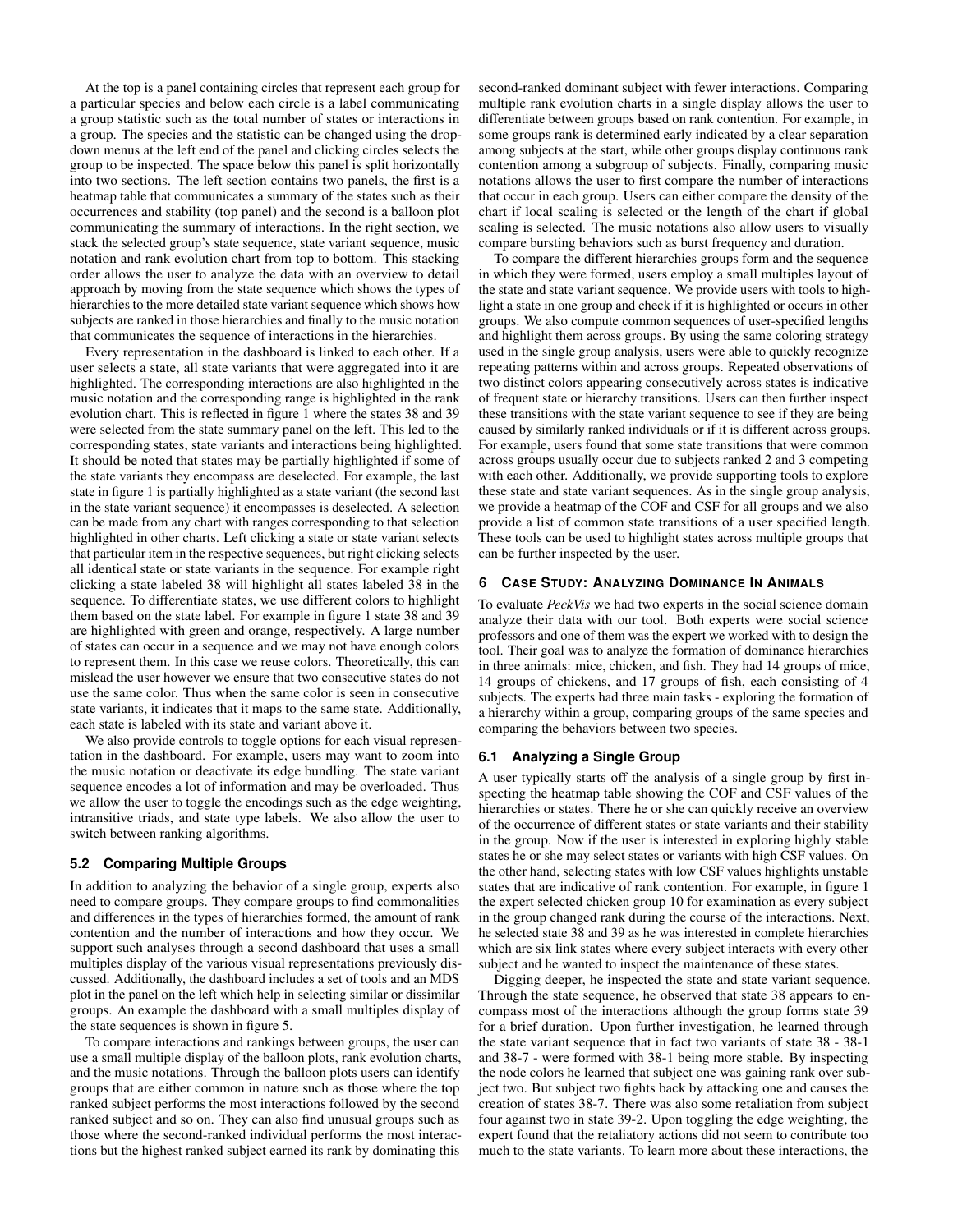

Fig. 5: The PeckVis interface for comparing dominance hierarchies between multiple groups of a species. On the left, we have two panels - a summary panel and an MDS plot below it. Here, with the MDS plot the user has selected four similar groups (1, 12, 13, and 8) highlighted at the center and an outlier group (group 5) highlighted at the top left of the plot. The summary panel above the MDS plot displays a list of the common state sub-sequences across all selected groups. The user can change it to show the COF and CSF heatmap. The panel on the right contains a small multiples display of the user choice of visual representation, in this case the user has selected the state sequence. To investigate the similarities between the sequences, the user selects the sub-sequences in the list which in turn highlight the corresponding states in the small multiples display. Now comparing the highlighted states, the user can investigate the similarities as discussed in section 6.2

expert selected the states with retaliations. He then inspected the music notation for the corresponding interactions. Here he saw that in each state the retaliation occurs only once, this led him to believe that if these interactions did not occur, the group would have formed an extremely stable six-link hierarchy in state 38-1. Additionally, he saw that the retaliatory states highlighted portions of the rank evolution chart in which lines intersect, that is rank contention occurs.

The experts analyzed groups from several species following a similar procedure and made multiple findings. They found that in mice and fish groups the top-ranked subject committed a bulk of the interactions but in the case of chicken, some groups had the second-ranked subject committing the most interactions but the top-ranked subject in these groups was actually dominating this second-ranked subject. They also found that chicken committed very few retaliatory interactions and formed stable hierarchies without much competition, the mice were a little more competitive but formed stable hierarchies as time progressed. On the other hand, fish were very active and competitive. The experts made the findings by examining the state variant sequence in conjunction with the music notation and rank evolution chart. They also used the state sequence to help navigate the state variant sequence. The state variant sequences for fish were extremely long and formed hundreds of state variants, however, the experts were engaged in the analysis and readily spent long periods of time exploring entire sequences in detail. They found that except for the most dominant fish, the other subjects kept competing with each other. This was evident through the rank evolution chart with the lines for these subjects constantly crossing each other. But on deeper inspection of the state variants, they found that these competing fish actually formed intermediate stable hierarchies for certain periods of time with each fish taking turns dominating the others for extended periods of time.

# 6.2 Comparing Multiple Groups

After investigating the individual groups and developing a hypothesis about the formation of hierarchies, the experts used the inter-group analysis tools to compare groups and validate their hypotheses. They started by selecting groups from the MDS plot for display in the small multiples layout. The experts first selected groups that were clustered together in the MDS plot and later moved to the outliers to investigate what was different in their hierarchy evolution. The experts first investigated the groups' balloon plots to check for similarities between groups

based on the number of interaction by subject rank. They then moved to the rank evolution charts to check for similarities in rank contention, for example, in the case of chicken most groups formed clear hierarchies early on but some outliers had subjects that were interchanging ranks.

Next, the experts compared the groups based on the states they formed. Using the small multiples display of state sequences the experts were quickly able to identify common states among groups and what states made a group an outlier. For example figure 5 shows four similar chicken groups  $(1, 8, 12, 12)$  and 13) and one outlier  $(5)$ , selected through the MDS plot based on DTW distance between the state sequences. Among the similar groups, all of them have a majority of their interactions in state 38. They also have common state transitions such as in groups 1 and 12 which have identical sequences except for the last two states in group 1. Additionally, groups 1 and 8 have the state transition 38-40-38 while groups 13 and 8 have transition 38-39-38 in common. On the other hand, group 5 was an outlier as it had a longer state sequence which contained many states of which some were never formed by any other group, this was also confirmed by investigating the state's COF values and not having it sub-sequences appear in the panel on the left. Experts explored the state variant sequence in a similar manner. They also used the music notation but only superficially to explore bursting behaviors and compare the frequency of state formations by concentrating on the markers at the top of the music notation.

## 7 CASE STUDY: ANALYZING DEBATE DATA

While our system is primarily designed to investigate hierarchies in animal groups, we can apply it to analyze dominance hierarchies in other situations just as well. One such situation is debates. To demonstrate this, we used our system to analyze aggressive behaviors in the 2016 U.S. presidential debates. For the purpose of this demonstration, we only categorized interrupts during debates as aggressive behavior. We used the transcribed debate data and interruption extraction technique from Stephanie Kirmer's post on Kaggle (https://www.kaggle.com/skirmer/interruptions-at-the-firstpresidential-debate). With a more sophisticated analysis, one could extract aggressive statements by the candidates as well. For this analysis, we had two groups, the presidential debate with Donald Trump, Hilary Clinton, the moderator, and the audience, and the vice-presidential debate with Mike Pence, Tim Kaine, the moderator, and the audience.

We approached the analysis in a manner similar to that followed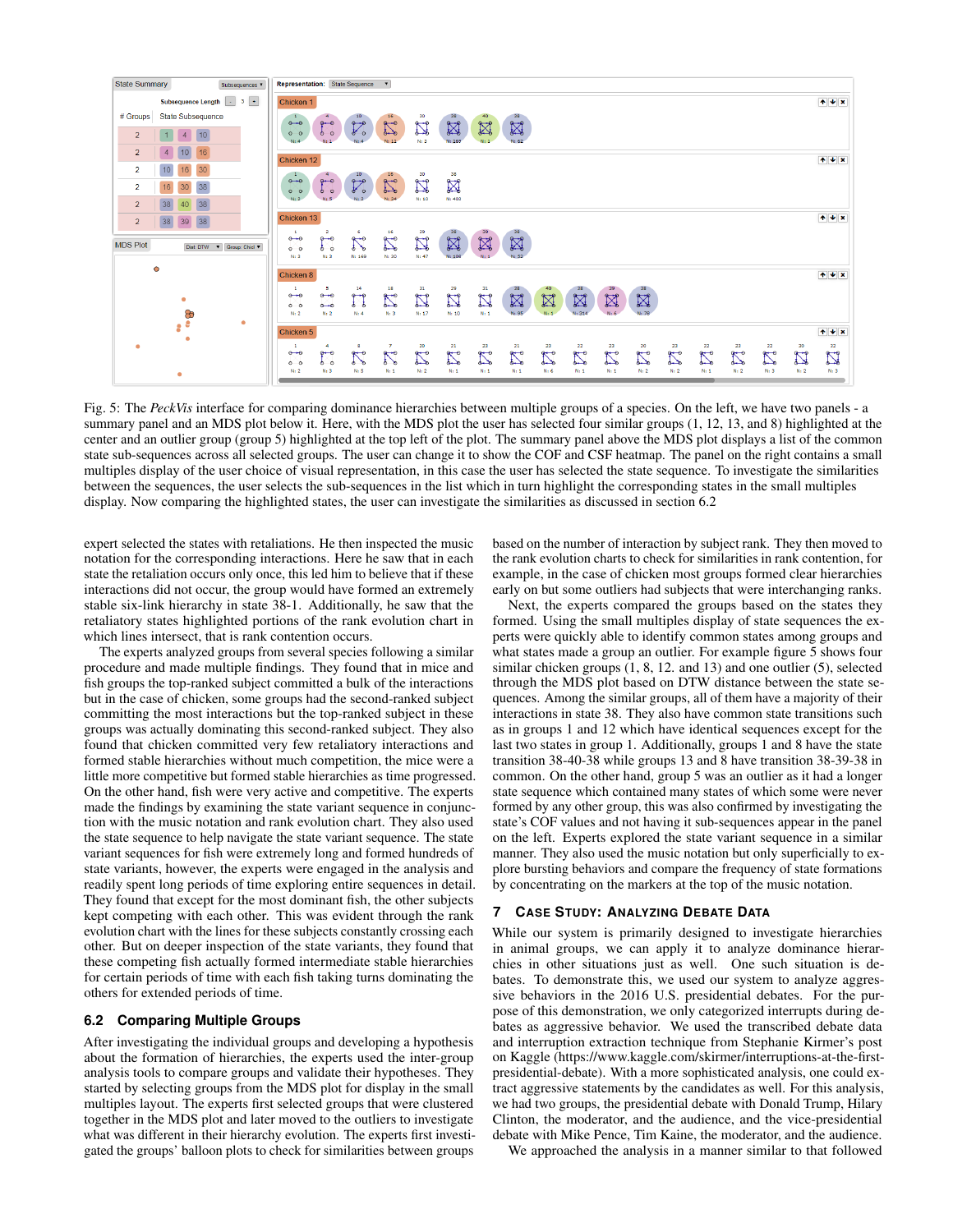

Fig. 6: The music notation representation, Elo ranking chart, and the balloon plot for the presidential (left) and vice-presidential (right) debates. In the presidential debates we see multiple bursts of interrupts from Trump but eventually the two debaters' ranks converged, it also shows he committed the most interrupts. But in the vice-presidential debate the candidates each had one burst of interrupts (between interactions 10-20 and 70-80). However, they both committed a similar number of interrupts and kept interrupting each other thus never creating a clear hierarchy.

by the experts as described in section 6. We first inspected the state sequence and noticed that in the presidential debate a complete six-link hierarchy (state) was formed but in the vice-presidential debate only a three-link hierarchy was formed. On further inspection, we learned that the reason for this was that the audience commits an interruption (of Trump) in the presidential debate but they do not interact in the vice-presidential debate. The interruption is the 81st interaction in the music notation shown in figure 6 (left). Next, we inspected the music notations, rank evolution and balloon plot of the two groups as in figure 6. Here we observed that in the debate with the presidential candidates Trump committed a burst of interrupts at multiple points in the debate. However, in the vice-presidential debates each candidate committed a burst of interrupts at the start of the debate after which the candidates and the moderator never committed more than two sequential interrupts. The ranking chart and the balloon plot informed us that in the presidential debate Trump committed more than half of the total number of interruptions and interrupted Clinton and the moderator equally. This also caused Trump to be ranked very highly during the debate. But towards the end, the ranks of the group members started to converge as the moderator interrupted Trump more frequently. Finally, the audience which stayed neural throughout the debate committed an interrupt against Trump. This event led the ranking algorithm to bump their ranking to the top spot. In the vice presidential debate the candidates interrupted each other equally and thus no single member was dominant for a long period of time. The state variant sequence for both debates was very long with very few stable states informing us that the groups never achieved a distinct hierarchy. This is reflective of highly competitive debates which these were. Finally, as we had just two groups, comparing them with the inter-group representations did not reveal any new information.

#### 8 **DISCUSSION**

In this work, we presented *PeckVis*, a visual analytics system to inspect the formation and maintenance of dominance hierarchies in small groups. Using our system, experts successfully investigated interaction sequences within groups and the hierarchies these interactions among group members form. We demonstrated the use of a sequence of nodelink graphs in conjunction with a music notation and ranking chart in an interactive dashboard to investigate the contribution of interactions to a dominance hierarchy. Additionally, a small multiples layout of these representations assisted the experts in interactively learning about the similarities in hierarchy formation within and across multiple species.

The experts who worked with our system stated that it was intuitive and easy to use. They said that having multiple visualizations of their data interactively linked in a single interface allowed them to better understand the data and speed up their analyses. The experts informed us that by explicitly encoding the instantaneous rank, reversals, intransitive triads and state types in the state variant sequence, they were able to detect and investigate patterns that were hard to find. The enhancements to the music notation also helped the experts connect the state and state variant sequence to the interactions while better highlighting bursts. Additionally, they stated that using the comparative interface

along with the user interactions made it easy to inspect the similarity among states. The experts often switched between the comparative interface and single group interface. They would first use the MDS plot to select similar and dissimilar groups and extract their differences in the comparative interface; they then went back to the single group interface to study the differences. For example, if a user found a group with a sequence of uncommon states in the comparative interface, he would investigate this sequence with the single group interface where he could examine the formation and stability of uncommon states. The experts stated that the DTW distance performed well to show groups that were similar based on their state or state variant sequences. However, the similarity measures were not able to help them identify groups that were similar based on their rank evolution or interaction matrix.

While our system was primarily designed to investigate hierarchies in animal groups, we showed that it can be adapted to analyze hierarchies in other situations just as well. The prime candidates would be situations involving competitive behavior by multiple entities such as individuals or teams competing for positions in a sports tournament and online games or to debates as demonstrated in section 7.

# **LIMITATIONS AND FUTURE WORK**

PeckVis was designed for social scientists working with small groups. Hence in its current form it does not scale well to the analyses of large groups. As group size increases the number of axes for each subject in the music notation would increase as well making it infeasible to use on a regular computer display. The state space makes use of node-link diagrams to represent the interaction networks but this would be inappropriate for large networks as demonstrated by previous work [21] [27]. A possible solution would be to use an alternate representation such as an adjacency matrix [6]. But these representations also have problems with scaling when comparing extremely large networks. Addressing the issue usually involves the use of glyphs or only showing differences between adjacent graphs both of which can be applied to our system by replacing the state sequence with a glyph or diff sequence.

Currently, *PeckVis* requires the manual selection of a ranking algorithm based on the user's domain expertise. In the future, we aim to devise a mechanism to at least suggest if not auto-select the most suitable ranking algorithm. We also believe that group comparison techniques can be improved. First, we aim to design a better measure of similarity to help experts find groups that have similar rank evolutions and interaction matrices. Second, a small multiples layout will be inefficient for experts to find similarities for a large number of groups. To address this issue we propose merging the state or state variant sequences of similar groups and representing them as a composite sequence highlighting areas of small difference much like in DiffAni [33]. We can then use the small multiples display to compare these composite sequences. Additionally, our evaluation only involved two users. We plan to conduct a more detailed evaluation that involves more users to further test our system design and incorporate refinements if necessary.

# **ACKNOWLEDGMENTS**

This work was supported in part by NSF grant IIS 1527200.